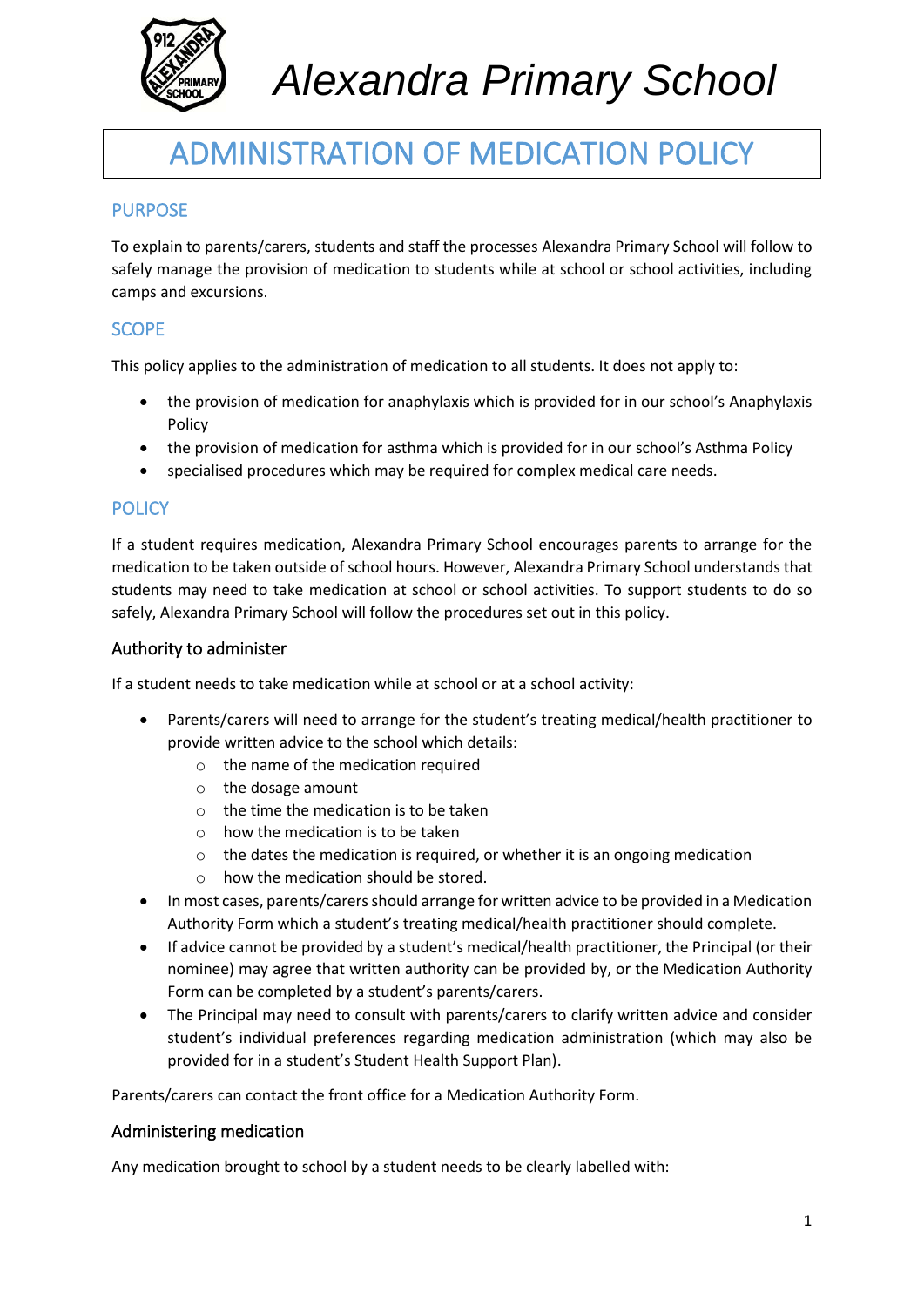

- the student's name
- the dosage required
- the time the medication needs to be administered.

Parents/carers need to ensure that the medication a student has at school is within its expiry date. If school staff become aware that the medication a student has at school has expired, they will promptly contact the student's parents/carers who will need to arrange for medication within the expiry date to be provided.

If a student needs to take medication at school or a school activity, the Principal (or their nominee) will ensure that:

- 1. Medication is administered to the student in accordance with the Medication Authority Form so that:
	- the student receives their correct medication
	- in the proper dose
	- via the correct method (for example, inhaled or orally)
	- at the correct time of day.
- 2. A log is kept of medicine administered to a student.
- 3. Where possible, two staff members will supervise the administration of medication.
- 4. The teacher in charge of a student at the time their medication is required:
	- is informed that the student needs to receive their medication
	- if necessary, release the student from class to obtain their medication.

#### *Self-administration*

In some cases it may be appropriate for students to self-administer their medication. The Principal may consult with parents/carers and consider advice from the student's medical/health practitioner to determine whether to allow a student to self-administer their medication.

If the Principal decides to allow a student to self-administer their medication, the Principal may require written acknowledgement from the student's medical/health practitioner, or the student's parents/carers that the student will self-administer their medication.

#### Storing medication

The Principal (or their nominee) will put in place arrangements so that medication is stored:

- securely to minimise risk to others
- in a place only accessible by staff who are responsible for administering the medication
- away from a classroom (unless quick access is required)
- away from first aid kits
- according to packet instructions, particularly in relation to temperature.

For most students, Alexandra Primary School will store student medication in the students classroom under the supervision of the classroom teacher.

The Principal may decide, in consultation with parents/carers and/or on the advice of a student's treating medical/health practitioner:

• that the student's medication should be stored securely in the student's classroom if quick access might be required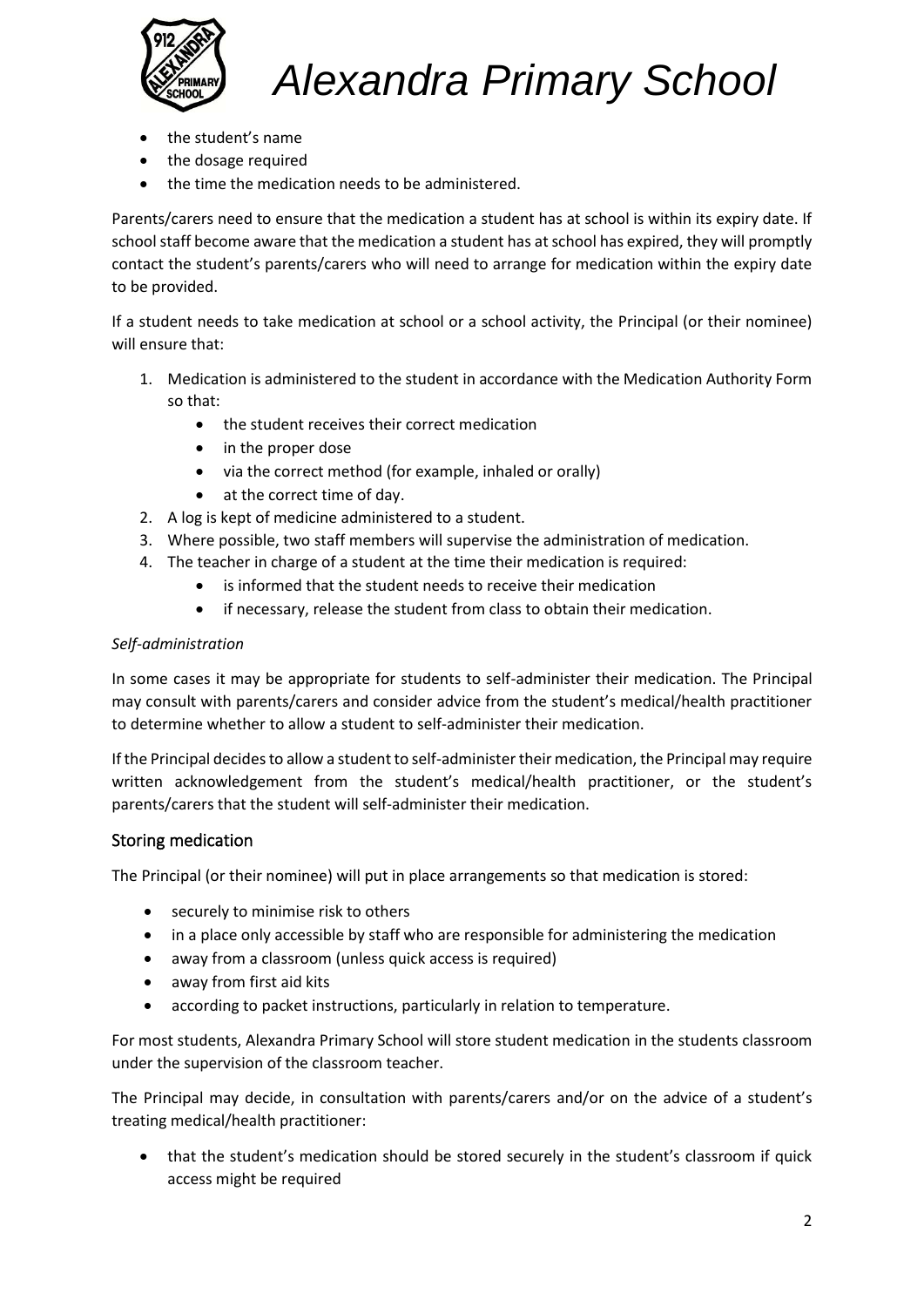

- to allow the student to carry their own medication with them, preferably in the original packaging if:
	- $\circ$  the medication does not have special storage requirements, such as refrigeration
	- o doing so does not create potentially unsafe access to the medication by other students.

# Warning

Alexandra Primary School will not:

- in accordance with Department of Education and Training policy, store or administer analgesics such as aspirin and paracetamol as a standard first aid strategy as they can mask signs and symptoms of serious illness or injury
- allow a student to take their first dose of a new medication at school in case of an allergic reaction. This should be done under the supervision of the student's parents, carers or health practitioner
- allow use of medication by anyone other than the prescribed student except in a life threatening emergency, for example if a student is having an asthma attack and their own puffer is not readily available.

#### Medication error

If a student takes medication incorrectly, staff will endeavour to:

| <b>Step</b> | <b>Action</b>                                                                             |
|-------------|-------------------------------------------------------------------------------------------|
| 1.          | If required, follow first aid procedures outlined in the student's Health Support Plan or |
|             | other medical management plan.                                                            |
| 2.          | Ring the Poisons Information Line, 13 11 26 and give details of the incident and the      |
|             | student.                                                                                  |
| 3.          | Act immediately upon their advice, such as calling Triple Zero "000" if advised to do so. |
| 4.          | Contact the student's parents/carers or emergency contact person to notify them of the    |
|             | medication error and action taken.                                                        |
| 5.          | Review medication management procedures at the school in light of the incident.           |

In the case of an emergency, school staff may call Triple Zero "000" for an ambulance at any time.

# **COMMUNICATION**

This policy will be communicated to our school community in the following ways:

- Included in staff induction processes
- Available publicly on our school's website
- Included in transition and enrolment packs
- Included as annual reference in school newsletter
- Included in our staff handbook/manual
- Discussed at staff briefings/meetings as required
- Discussed at parent information nights/sessions
- Made available in hard copy from school administration upon request

# FURTHER INFORMATION AND RESOURCES